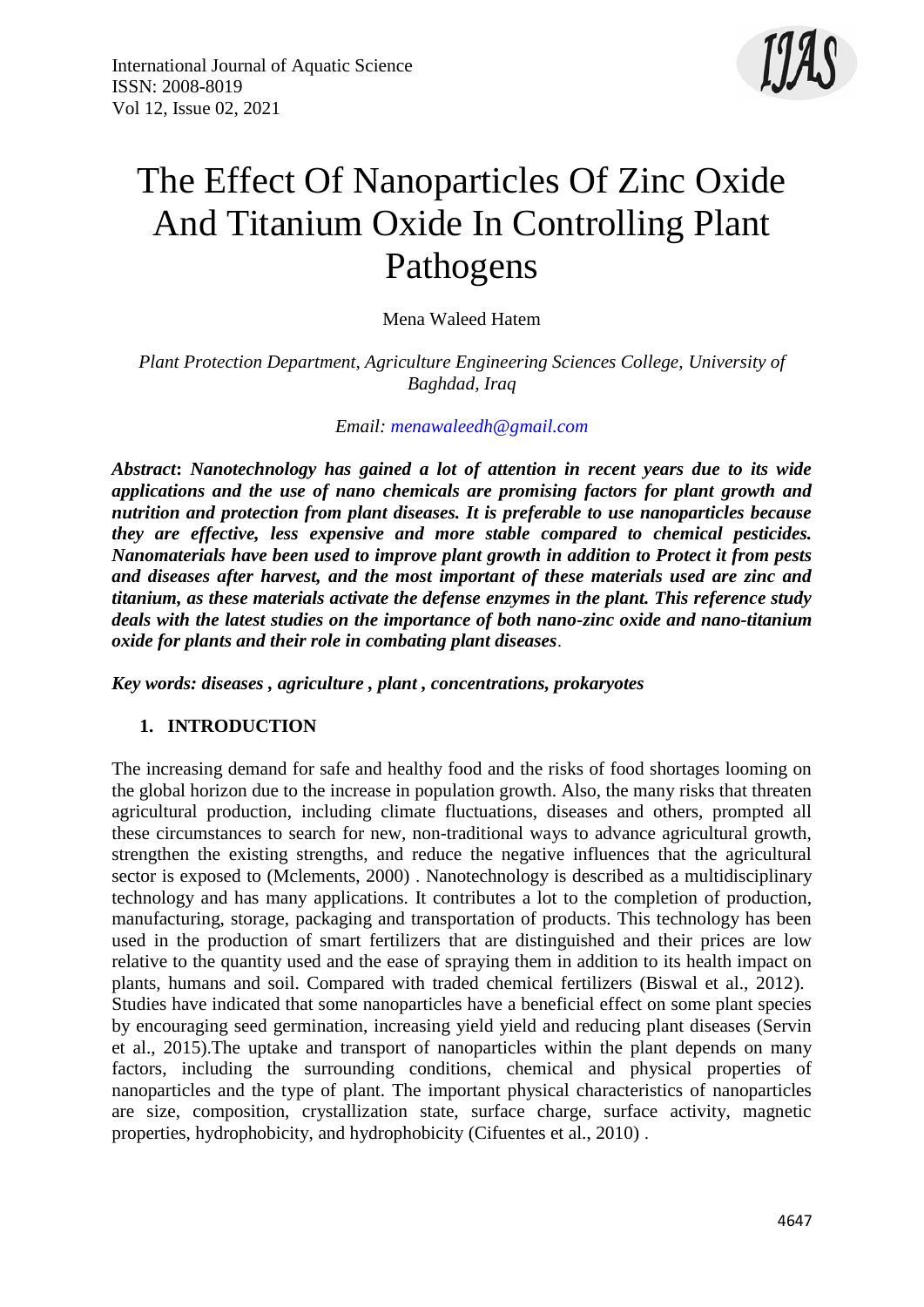

research aims:

- 1. Nanotechnology and agriculture.
- 2. The role of nanoparticles in plant growth.
- 3. The importance of zinc oxide nanoparticles for plants.
- 4. The importance of nanoscale titanium oxide for plants
- 5. The role of nano-zinc oxide and nano-titanium oxide in combating plant diseases.

#### **Nanotechnology and agriculture**:

Nanotechnology is concerned with the study and treatment of structures, tools, and phenomena at the nano level (ie, less than 100 nanometers), and the nanoscale is a unit of measurement of one billionth of a meter where this scale can be used to estimate small units such as the atom and its molecules. Nanoparticles are called Nanoparticles or Nanocapsulated or Nanocomposites according to the purpose of the application and that the particles at the nanoscale (less than 100 nanometers) change the chemical, physical and natural properties of the nanocomposite from the original compound (Knauer et al., 2009).

In recent years, many studies and research have appeared that dealt with the introduction of nanotechnology in the agricultural field, which is called Agro-Nanotechnology, some of which had positive effects, including unless changes occur that can be referred to, including the latest morphological and histological changes that led to the emergence of undesirable characteristics and the most important studies The most promising is the use of nanotechnology in preserving food, combating insect pests, monitoring places of insect infestations inside agricultural fields, reducing agricultural yield losses, and purifying soil from heavy elements that impede plants' absorption of nutrients and water. It also helps purify water from heavy materials suspended in it in a way that exceeds the reverse osmosis process. And at a lower cost (Nalwa, 2003).It is now possible to use nanomaterials in agricultural fertilization as an effective alternative to traditional fertilizers at competitive prices and in smaller quantities. It can also be stored for longer periods due to its high stability under different conditions. It also enters the process of treating some of the less economically important nanoproducts through the so-called nanobioprocessing and the prevention of insect infections and pathogens from By strengthening the defenses of plants by genetic modification inside the plant cell in what is called nanogenetic modification or modification in the forms of pesticides to make them more effective and less harmful compounds and more widespread in what are called Nanocides. It is also possible to synthesize nanomaterials from some plants, which reduces their harm to humans and reduces the cost of their extraction, such as extracting nanostructured silica from rice straw and ensuring that they reach the entire target places in the plant. Due to wind or rain, so we had to re-application again, which may cause some negative effects, such as soil and water pollution, and an increase in the amount of the remainder in the plant, which indirectly affects humans and mammals ,This prompted the use of nanocapsulated capsules to encapsulate pesticides and chemicals with a nano compound that has high solubility and penetration into the plant, stability and stability within the application space. As a result of its small size and rapid spread (Dutta et al., 1995). The use of nanostructured silica particles as a coating to protect traditional pesticides from the decomposition and demolition act by surrounding weather factors, such as the use of silica nanostructures as a coating for the pesticide vermactin .Which reduces the process of decomposition of pesticide compounds and increases its survival inside the environment and its ability to store for longer periods under different conditions, where the material with the nanostructure is on the outside and the active substance of the chemical pesticide inside it, meaning that the nanomaterial acts as a carrier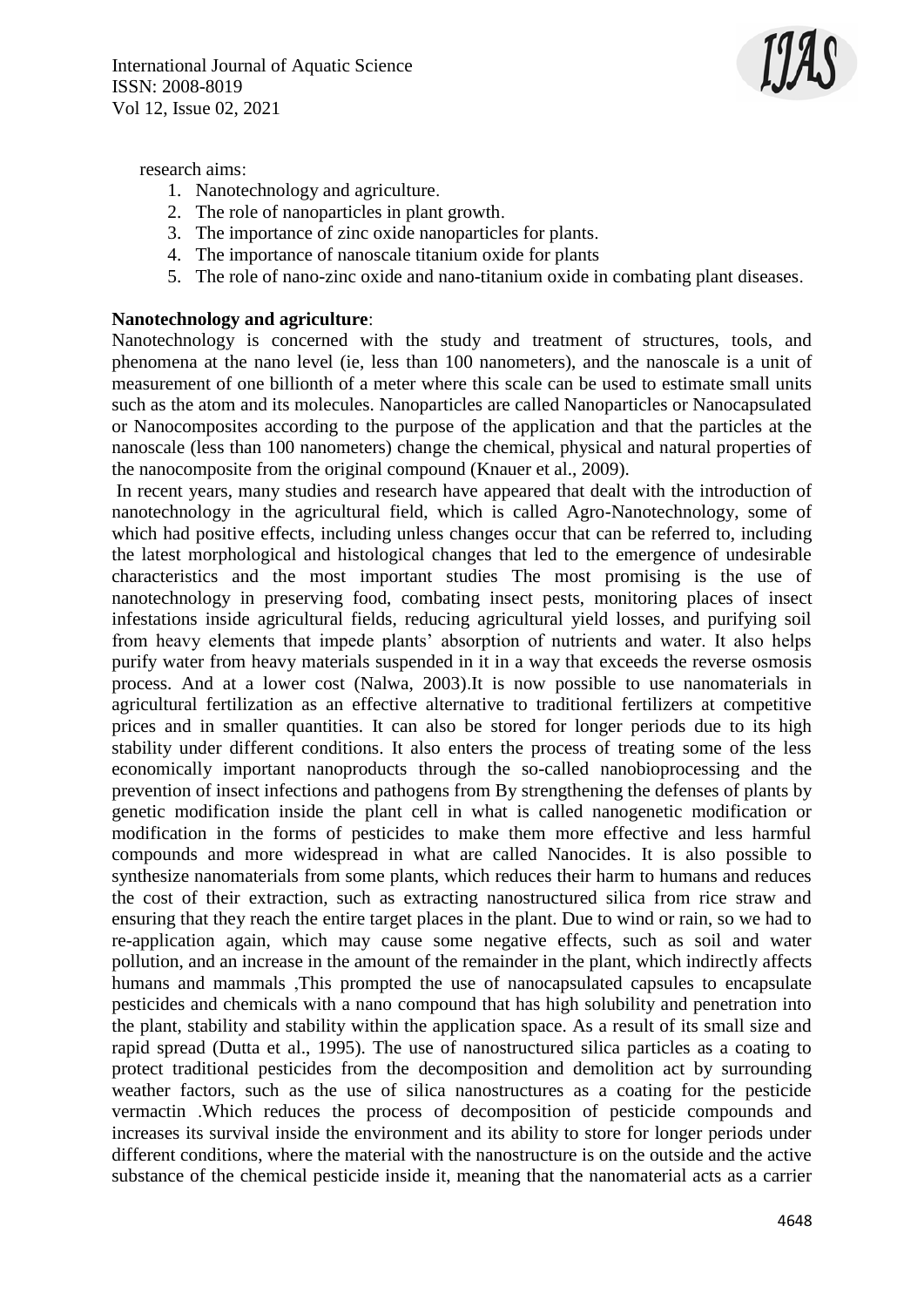

only for the pesticide and from the results it became clear that the release of the pesticide was ideal, which bodes well. With wide applications in the future to produce various templates for nanocarriers, on the other hand, nanomaterials were used as an alternative to traditional fertilizers or as carriers for their components because of their distinctive characteristics, including increased control and control of the steering process and the ability to increase the plant response to nanofertilizers. It is also a suitable mechanism for the process of transporting compounds to the target places in The plant, whether roots, fruits, leaves, or all plant parts (Morris, 2005).

In an experiment, traditional fertilizers coated with some nanomaterials such as Claypolyster, Humus-polyster or Playticstrach were used on wheat crop. The nanostructured fertilizers had safe effects on the seeds and increased the germination rate to 99%, which increased the growth and quantity of the crop and this is due to the ability of nanocomposites to Access and penetration of seeds and increase their vitality by improving their absorption of important organic substances and improving their vital functions (Morris, 2005).Nano-devices with distinct properties have been used to make agricultural systems smart and with them it is possible to use devices that show the state of healthy plants and potential diseases before they appear to the farmer. Drug delivery to humans (Dutta & Hofamann, 2005 . As a successful use of flakes or nanoparticles as anti-pathogens (fungi - bacteria - nematodes - protozoa viruses) and others, silver nanoparticles were used to eliminate diseases caused by pathogenic fungi, where silver nanoparticles were able to penetrate the wall of fungal cells and parasites such as rot diseases in crops Various vegetables as silver nanoparticles cause the hyphates to separate from the walls of the fungus or the collapse of the hyphates as a whole. It also reduces the growth of conidia and their ability to expand, grow and spread and inhibit fungal growth. Experiments show that microorganisms have become more sensitive to these compounds over time (Dutta et al., 1995).Many researches indicated the possibility of benefiting from nanotechnology to improve the characteristics and properties of many biological control agents such as fungal and bacterial preparations and their by-products that are pathogenic to insects, as well as the preparations used in combating various plant pathogens, as it is possible to protect biological control agents such as bacterial and fungal preparations from the effects of ultraviolet radiation. As well as protecting it from drought and lack of moisture and increasing the ability of preparations to withstand inappropriate storage conditions and maintain the stability and stability of enzyme products, inhibitors and antibiotics, which are among the promising biological control factors in combating pests, and the delivery of genetic materials to the plant such as DNA or double strand of RNA from Through the technique of RNA interference, RNA interferance is one of the most promising technologies for plant improvement (Morris, 2005).

## **The role of nanoparticles in plant growth:**

Nano-applications of techniques that have the potential to improve the effectiveness of agricultural active materials (the active part in a fertilizer or pesticide) (Zhao et al., 2012) and nano-applications in agriculture can include the form in which agrochemicals are transported and delivered (Manimegalai et al., 2011) and systems Sensitivity of monitoring environmental stresses (Scott, 2007) and nature of crop (Kanuer & Bucheli, 2009).Although the adsorption mechanism of nanoparticles is not fully understood, there is a conviction that it is affected by the properties of nanoparticles themselves, and there are some of these molecules that act as complexes with cell membrane protein transporters or root secretions , as a result are transferred to the plant regulation (Yadav et al., 2014)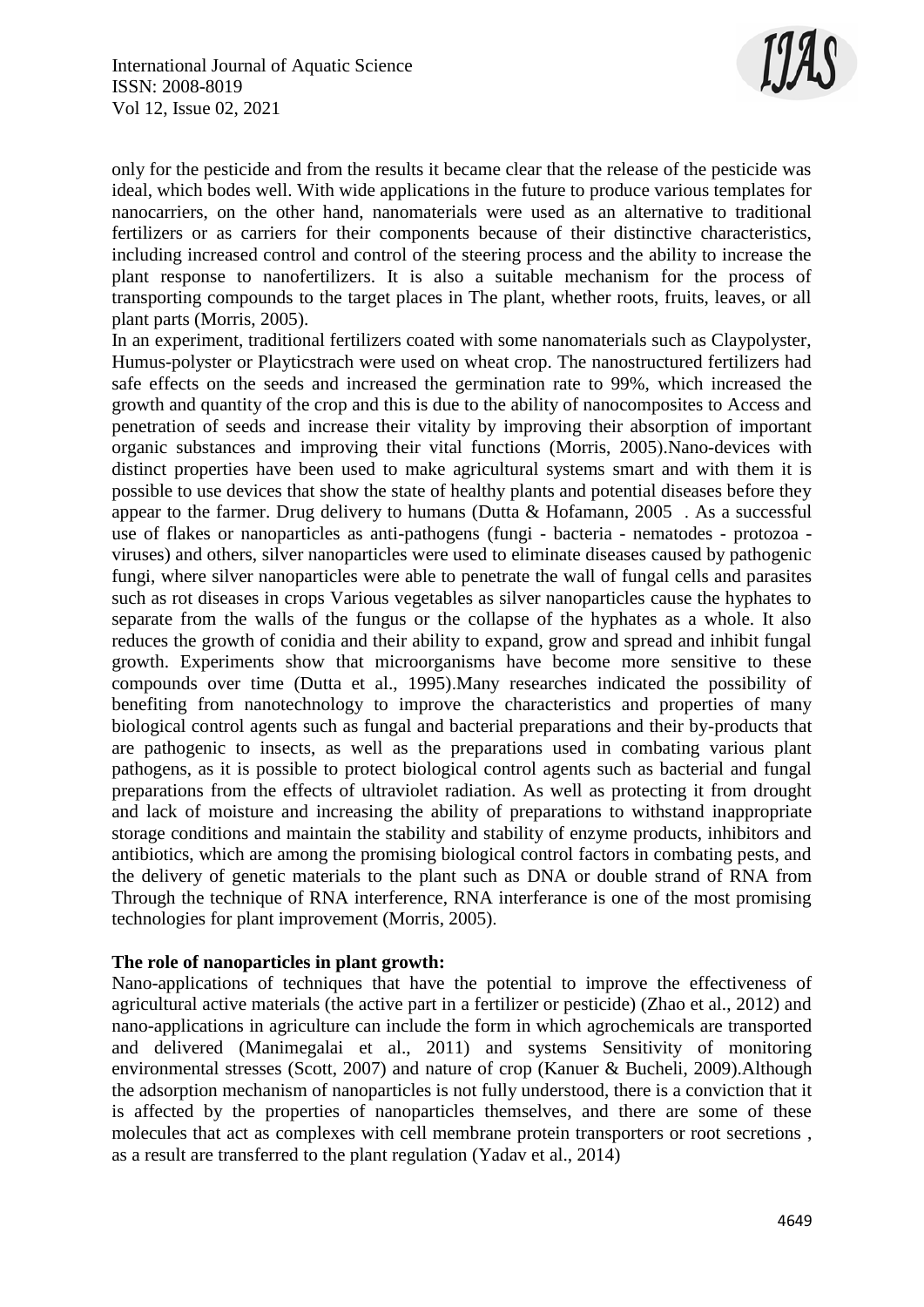

The roughness of a hydrophobic surface or surface charge can result from binding to surfaces and uptake into cells. There are two ways for root adsorption of nanoparticles, namely Apoplastic and Symplastic (Deng et al., 2014). Plant cell walls consist of a component tissue with voids of 5-20 nanometers (Deng et al., 2014). Epidermal wall cells in roots limit the arrival of macromolecules that are larger than the pore size and that nanoparticles that carried out through the follicular cell walls can diffuse between the cells of the walls as well plasma membranes and are subject to osmotic pressure and capillary forces (Lin et al., 2009) . Nanoparticles can enter cells by binding with protein carriers out of apoaporins, which is a membrane protein that acts as water channels and ion channels, or through cellular phagocytosis, or through perforation of the cell wall and the creation of new pores (Rico et al., 2011) . Depending on the shape of nanoparticles, such as carbon nanotubes, they can enter cells and the cytoplasm (Wild and Jones, 2009) .While they become inside the cytoplasm, the nanoparticles effectively interfere together surroundings through different forces such as Van der Waals forces, electrostatic forces , Siturk forces, and this process results from Binding of proteins on the surfaces of nanoparticles with the formation of a protein halo or coronal protein (Nel et al. , 2009) .Studies have shown that some types of nanoparticles are useful for some plant species by encouraging seed germination, increasing plant productivity and reducing plant diseases (Fervin et al , 2015) .It was observed that when the low-germinating seeds were treated with nano-titanium oxide, they became better germination compared to untreated seeds (Feizi et al., 2013).The explanation behind the encouragement of germination and growth could be through the stimulation of ROS, which increases resistance to stress and increases the entry of water and oxygen into the nanoparticle capsules (Khot et al., 2012) .This leads to accelerating seed germination, in addition to the fact that some nanocarbon compounds contain iron and aluminum as impurities, which can stimulate germination instead of the positive effect of some nanomaterials at very low concentrations. , 2014). There are confirmations for some plants when spraying it on the leaves or treating the seeds with it (Feizi et al., 2013). Studies confirmed the role of nano-nitrates in activating a number of enzymes, an increase in plant growth, photosynthesis and chlorophyll formation. A study showed that root elongation is an adaptive development for plants that have been exposed to nano-complexes and led to closing their pores and reducing the water absorption of maize plants growing in a nutrient solution. (Asli & Neumann, 2009) .In a study, it was found that carbon nanotubes encouraged the elongation of the roots of seedlings and seed germination of some plants such as onions, cucumbers, wheat, mustard and tomatoes (Chichiricco and poma, 2015).In tomatoes, the addition of nano-carbon increased the rate and speed of germination and biomass of tomato plants through the entry of these compounds into the seeds (Khodakovskaya et al., 2009). There are studies indicated the possibility of genetic alteration of some protein water channels in soybeans, maize and barley (Lahiani et al., 2013) .Some studies have found limited concentrations of some palladium , gold nanoparticles and higher concentrations of silicon nanocopper and a mixtur ( nanogold , nanocopper) can increase the ratio of the upper parts to the roots after 15 days of incubating the lettuce seeds (Shah and Belozerova, 2009) . With this, the nanoparticles themselves, which have a positive effect on some plants, can have a negative effect on other plants, and the magnetic nanoparticles were encouraged by the chlorophyll content of soybean plants (Ghafariyan et al., 2013) .Carbon nanoparticles transported and accumulated in bitter melon Momordica charantia and improved dry matter yield, water content, fruit length and number (Kole et al., 2013) silica improved tomato seed germination (Siddiqui and Al-whaibi, 2014). And the assert of plant growth through the role of nanoparticles (silver - zinc oxide - magnesium oxide - silicon - titanium oxide) in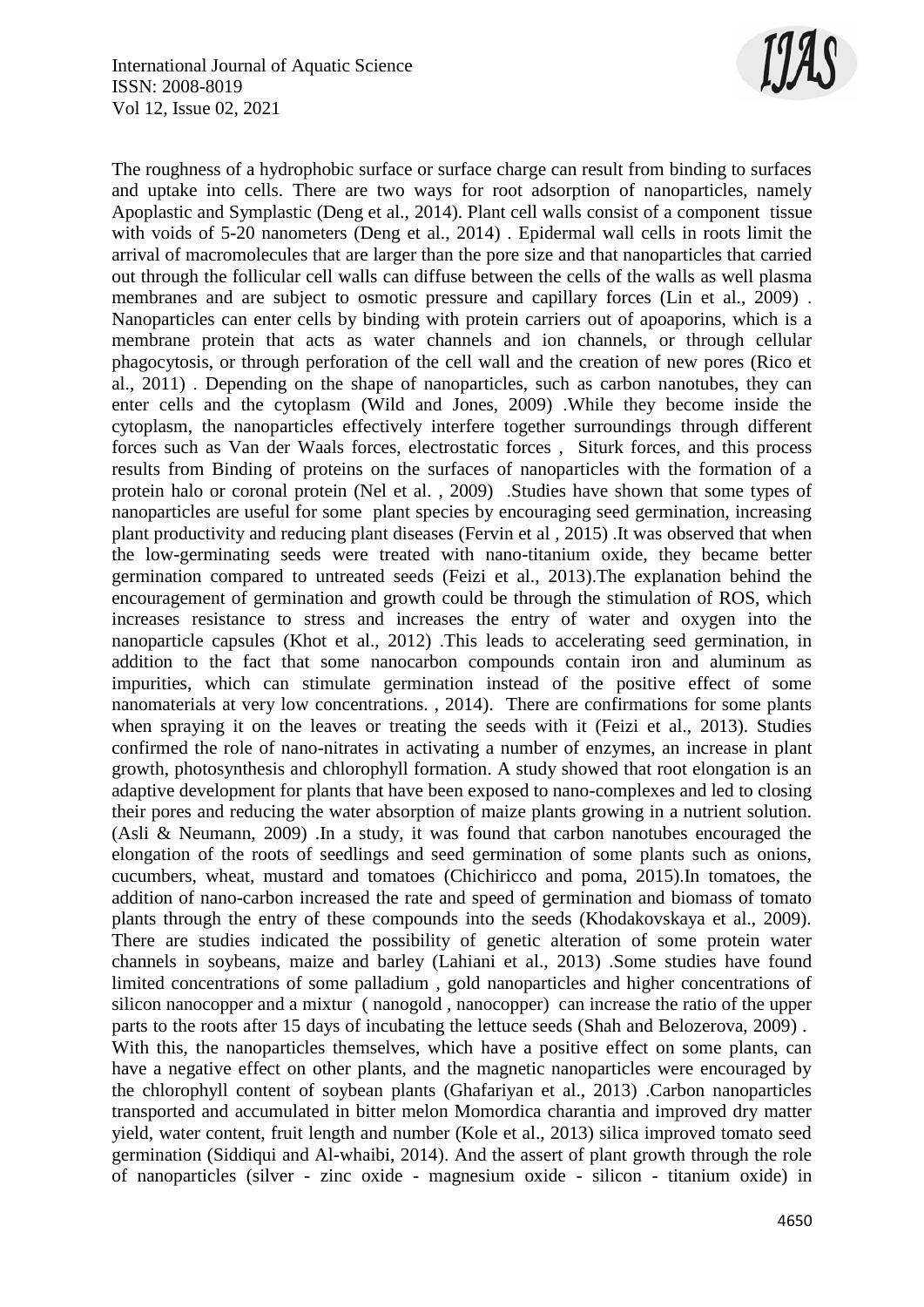

preventing infection with some diseases through its antimicrobial role (Servin et al., 2015). There is an anti-fungal effect, such as the role of copper nanoparticles in this Domain (Kanhed et al., 2014). The addition of rare earth elements such as alfalfa and its group has been widely used in fertilizers because of its positive effect on yield, giving a dark green color to the vegetative part, high root production, increasing the speed of root development and improving the color of fruits (Yuan et al., 2001). Here, it necessitate said that several researchers and authors encourage the employ some nanoparticles in agriculture, despite the fact that they are toxic to humans and animals. Therefore, there was a need for environmental monitoring and regulation of instructions for the manufacture of fertilizers or nanocomposites in agriculture, from preparation to handling, and to having harmful effects on the enviroment and society. The materials used are environmentally friendly (Paterson et al., 2011).

#### **The importance of zinc oxide nanoparticles for plants:**

Zinc oxide has gained great attention by researchers because of its great properties such as good conductivity, chemical stability, catalytic properties, and most importantly, being an anti-fungal, anti-bacterial and anti-viral without causing toxicity, which made zinc oxide particles medical, industrial and agricultural applications (Ambika and Sundrarajan, 2015). The first person to use the name zinc for the element Zn was the Swiss chemist Paracelsus in the middle ages in the early fifteenth century AD. It is the most abundant mineral on Earth and is the fourth most common mineral in use today. Zinc, like any other element, is necessary for life and is important in the multiplication of animal and plant cells and microorganisms, and the deficiency of zinc is one of the micronutrients in plants (Grewal, 2001).The deficiency of zinc in the soil of some crops such as wheat, rice and corn has led to a severe loss in production, as the World Health Organization estimated that one third of the world's population is at risk of zinc deficiency, so eating plants treated with zinc soil may compensate for zinc deficiency in humans and animals  $(Cak-mak et al. , 2000)$ . The deficiency of zinc in plants is related to other vital functions in the plant such as water absorption, plant hormone activity, and absorption of other nutrients (Beveridge et al., 1980). Zinc also affects growth and reduces the effect of mycotoxins and other microorganisms, as zinc has been used to combat many plant diseases and protect plants from plant diseases. The sources of zinc for the plant in addition to it may be formative, but the plant can obtain it in the form of fertilizer (Kazemi-Dinan et al., 2015). The use of zinc should be within the permissible limits on the plant to avoid toxicity (Bouain et al., 2018). The most common zinc fertilizers are inorganic salts, zinc oxide, zinc sulfide, and zinc carbonate (Haydor et al., 2012) .Some zinc compounds can pose health risks, and organic compounds such as zinc chelates are five times more effective than inorganic compounds (Alvarez et al., 1996). It is preferable to put zinc with the seeds when planting, or it can be used as a foliar spray, or zinc can be mixed with chemicals such as fungicides, or it can be added with irrigation water (Crawfard et al., 2018). Use zinc salt as a systemic herbal fungicide (Frey, 2011). Also, adding zinc to the fungicide slows down the decomposition of the pesticide, and it was found that benzimidazoles increased the efficiency of the pesticide against the plant pathogenic Erwinia bacteria, and that the decrease in soil acidity and the increase in N leads to the availability of zinc in it (Auld, 2001).There is a positive relationship between the absorption of zinc and nitrogen, as the presence of NH4 raises the acidity of the roots and can reduce the accumulation of zinc in some crops. Also, fertilizing with zinc reduces the phosphorous content of the plant and increases the element boron, and that the presence of zinc reduces the toxicity of boron, and the presence of potassium increases the absorption of Zinc by the roots of the plant and that the presence of zinc reduces the toxicity of cadmium and that the use of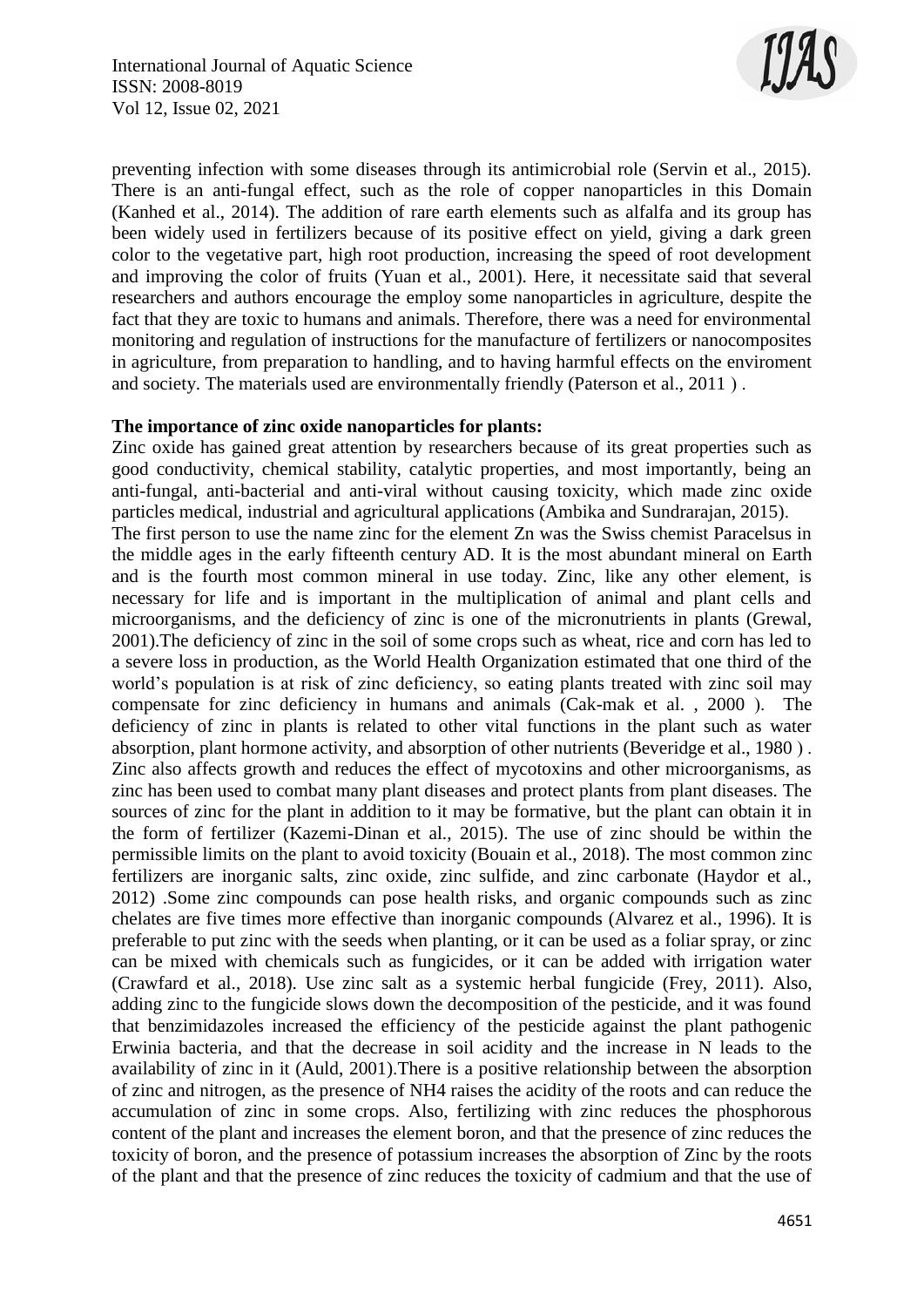

iron with zinc reduces the toxicity of zinc to the plant (Ambika and Sundrarajan, 2015) .Zinc nutrition plays a central role in defending the plant against damage caused by ultraviolet rays, as well as an important role in the reaction of hypersensitivity against plant pathogens, and that zinc is one of the important elements of the plant and its deficiency appears in the new growth of the plant as it appears in the form of stunting, changing the color of new leaves It turns white to dark green according to the plant. Zinc deficiency results in broken buds, poor growth of pollen tubes, weak seeds and change in fruit color (Cakmak, 2000) .

# **The importance of titanium dioxide nanoparticles for plants:**

Nanoparticles are very useful in agriculture, as they can reduce the harmful effect of plant diseases . Nanomaterials are used in the form of fertilizers added to plants. Accordingly, nanofertilizers are divided into types:

a) Nano-fertilizers with macronutrients.

B) Nano-fertilizers with micronutrients, which consist mainly of oxides such as Zno, Cuo, Fe2o3.

c) Nutrient-enhanced nanomaterials such as zeolite.

d) Plant growth enhancers that contain unpredictable action such as Tio2 and carbon nanotubes (Feidantsis et al., 2020).

The nano fertilizers are characterized by effective plant penetration through foliar spraying or addition to the soil, as it leads to the promotion of plant growth (Kaya, 2014). Although the function of titanium in plant cells is not fully understood, the use of very low concentrations of it leads to the improvement of some physiological functions of the plant, especially the processes of photosynthesis and plant growth when used as a foliar spray (Jaberzadeh et al., 2013) .Metal oxides are used as an alternative to fine chemical fertilizers, as they have important functions in cell division and maintenance of the cell membrane and are important in the process of photosynthesis and protein synthesis in addition to plant resistance to stress (Jabeen et al., 2018) . Nano titanium oxide is considered one of the new generation of nanofertilizers, as there are many researches that have proven the role of titanium oxide in fixing nitrogen, improving seed germination and improving plant growth. It was found in a study that the use of titanium oxide led to raise in the production of proteins and raise in photosynthesis (Lu et al., 2002) .In a study, concentrations of 2, 5 and 10 mg/liter (ppm) of nanoscale titanium dioxide were used in the physiological and biochemical response of two genetic types of chickpea Cicer arietinum that differed in their sensitivity to cold at 4°C (Mohammani et al., 2013) . They found that the contents of hydrogen peroxide and MDA, electrolyte leakage index (ELI) increased under cold stress in both genotypes the evidence of harm was higher in the sensitive type than the resistant ones in plants treated with nanotitanium dioxide. The decrease in hydrogen peroxide level led to a say content of MDA and ELI. Compared to the control plants, these changes occurred more effectively and efficiently in the type of resistant than sensitive plants (Mohammadi et al., 2013). Scientific experiments showed that titanium oxide nanoparticles in its rutile and anatase forms produced effective oxygen sources in spinach (Fenoglio et al., 2009).

# **The role of nano-zinc oxide and nano-titanium oxide in combating plant diseases:**

Plant diseases pose a threat to food security, so it was necessary to find agricultural methods to overcome these diseases and maintain agricultural production, and one of these methods is to improve plant nutrition and thus improve plant health. Zinc is one of the micronutrients in all living organisms, which has an important role in growth as well as in plants To defend itself against pathogens, zinc is one of the modern methods of plant defense (Catalina et al.,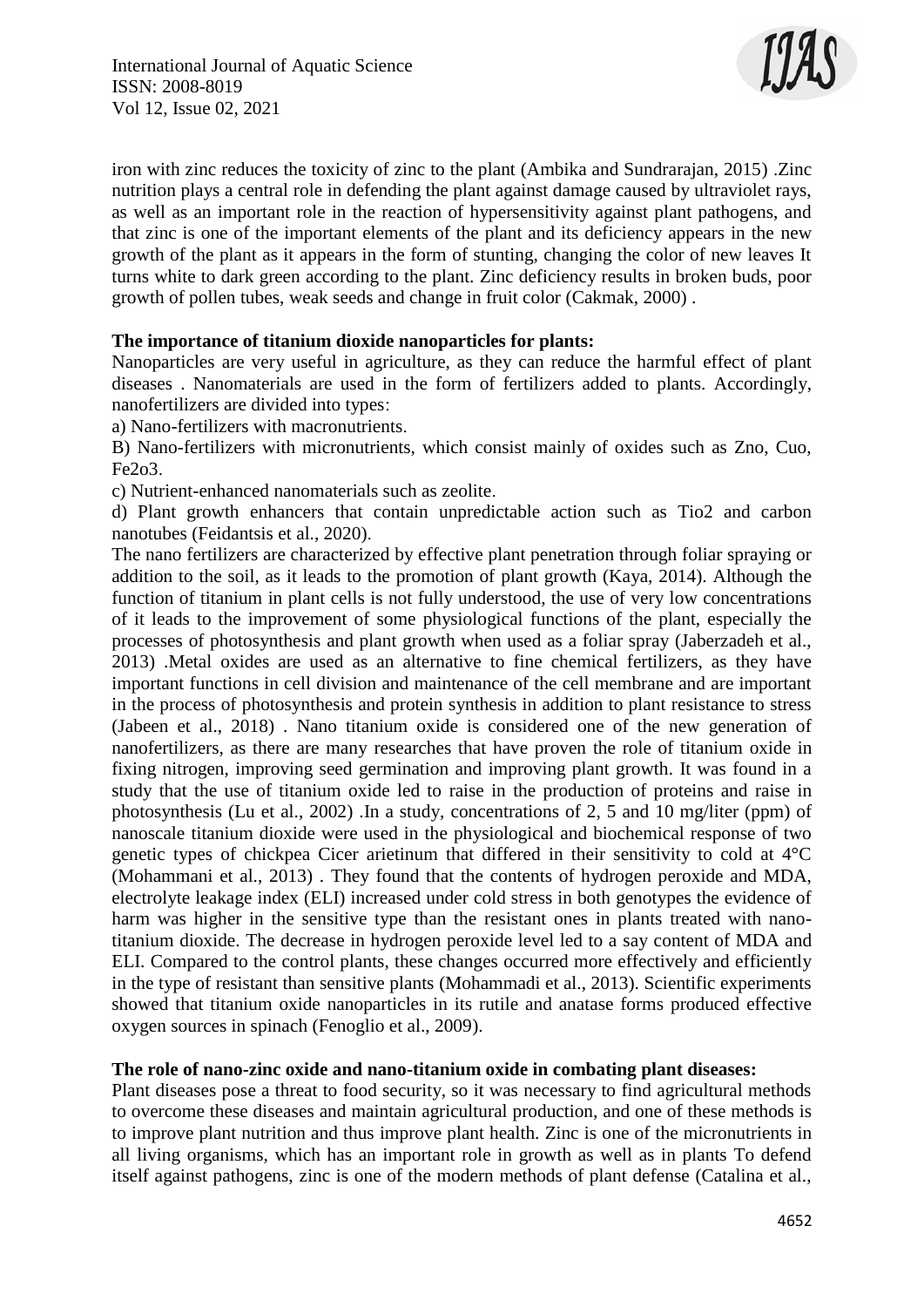

2019) .Studies indicate that the essential and beneficial elements for plant health directly affect the plant by activating the plant's defenses such as callose – lignin – phenols – phytotoxins and indirectly by changing the secretions of the roots and the pH of the roots (Dantoff et al,.2007) .Recent studies have confirmed an interest in relationship amidst macronutrients , plant resistance to diseases, and attention has focused on the effect of nitrogen, phosphorous and potassium due to their low availability in the soil and the increase in the plant's need for them (Amtmann et al., 2008) .The roles of micronutrients in plant defense are mostly manganese, copper, iron and zinc (Fones and Preston, 2013). Zinc is a catalytic and structural protein cofactor in hundreds of enzymes and has a major role in DNA replication. The protein content in eukaryotes represents 9% and 5% in prokaryotes (Sinclair and Kramer,  $2012$ ). Studies have indicated that zinc is a second messenger in cells, regulating many pathways within them (Goldberg and Lippard, 2018). Zinc plays an important role in the plant's defense against many pathogens, and this varies according to the plant, as well as the different pathogens and their ability to overcome the defenses of the plant host in addition to the environmental conditions. The study showed that zinc fertilization reduces the appearance of disease symptoms, and zinc can be used as preventive sprays to maintain On plant diseases (Helfenstein et al., 2015). Zinc is an important element for the effectiveness of a large number of important enzymes in plant growth and development, including the enzymes responsible for the genetic transcription of DNA, and the high effectiveness of zinc was noted in inhibiting a number of plant diseases. Relationship with plant disease resistance. Zinc encourages root growth in plants, which improves their resistance against a number of pathogens, such as Fusarium - Rhizctonia - Macrophomina - Pythium (Fayyad and Abbas, 2018). A study on the beet plant showed that the use of nano zinc oxide at a concentration of 100 mg / 1 liter led to a reduction in the infection of the pathogen Fusarium oxysporum f. sp. Betae and Rhizctonia solani increased to 86% compared to the control treatment that was not treated with nano-zinc oxide (El-Argawy et al., 2017). In another study, when treating the roots of tomato with nano zinc oxide, it was found that it protected them from disease, in addition to an increase in root length, leaf area, proline content and an increase in the rate of photosynthesis when it was used at a concentration of 8 mg / 1 liter (Faizan et al., 2018) . Titanium oxide mixed with silica was also used to combat powdery mildew on grapes (Yao et al., 2007). It was also found that the use of titanium oxide in irrigation water treatment led to the elimination of many bacterial and fungal diseases, as it is believed that titanium oxide has the ability to destroy the membranes of pathogens cells. Through strong oxidation processes, studies have shown that the strong oxidation reaction of titanium oxide targets organic compounds. At the same time, studies have confirmed that the studies conducted to know the efficiency of titanium oxide in combating plant diseases, including the fight against bacteria Xanthomonas oryzae pv oryzae that causes bacterial leaf blight in rice, as well as Cercospora that causes brown spot disease on cowpea leaves (Owolade & Ogunleti, 2008) . Safe on the surface of the plant (Frazer, 2001). It was also found that the use of titanium dioxide by adding it to the soil of cowpea plant leads to an increase in its productivity compared to untreated plants (Benson et al., 2002). Nano-titanium dioxide was used to control powdery mildew diseases on zucchini squash caused by Erysiphe fungus and downy mildew caused by Pseudoperonospora cubensis (Soubeih & Agha, 2019)

## **2. CONCLUSIONS**

Nanotechnology is one of the important technologies means in modern agriculture and agricultural production of food, it is considered an important economic force in the near